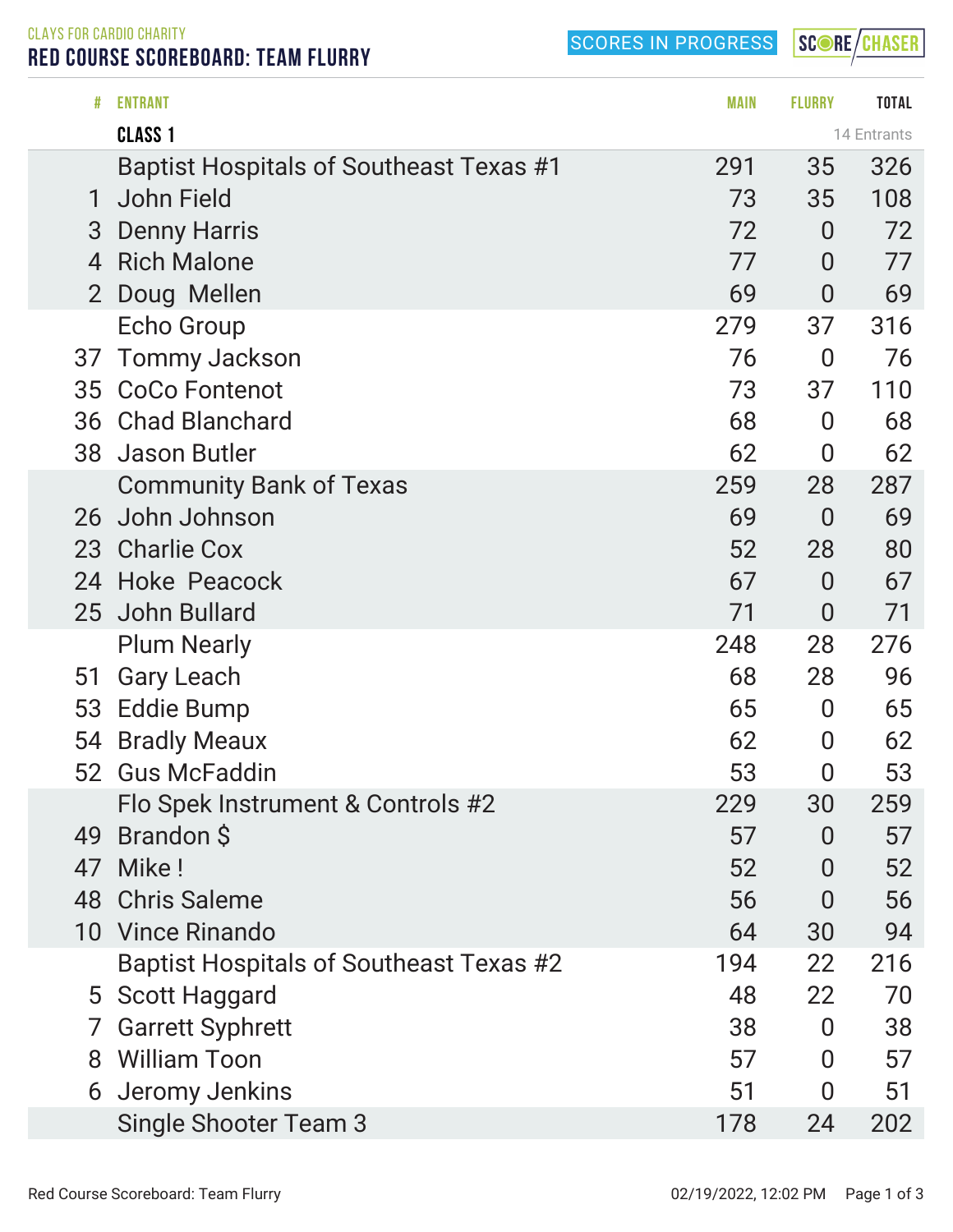SCORES IN PROGRESS

SCORE/CHASER

CLAYS FOR CARDIO CHARITY RED COURSE SCOREBOARD: TEAM FLURRY

|    | <b>CLASS 1 (CONTINUED)</b>        |                |                | 14 Entrants      |
|----|-----------------------------------|----------------|----------------|------------------|
| 55 | <b>Mike</b>                       | 33             | 24             | 57               |
|    | 58 Eric Plumb                     | 55             | $\overline{0}$ | 55               |
| 56 | <b>Matias De'Ramirez</b>          | 32             | $\bf{0}$       | 32               |
| 57 | <b>Jeff</b>                       | 58             | $\overline{0}$ | 58               |
|    | <b>Boston Scientific's #1</b>     | 176            | 17             | 193              |
|    | 32 Ronnie Chatagnier              | 44             | 0              | 44               |
| 34 | <b>Brock Badger</b>               | 30             | $\overline{0}$ | 30               |
| 33 | <b>Dru Montgomery</b>             | 45             | $\overline{0}$ | 45               |
| 31 | John Cody                         | 57             | 17             | 74               |
|    | Flo Spek Instrument & Controls #1 | 168            | 17             | 185              |
| 9  | <b>Nick Rinando</b>               | 41             | 17             | 58               |
| 44 | Garrett *                         | 40             | $\overline{0}$ | 40               |
| 45 | Steven %                          | 39             | $\overline{0}$ | 39               |
|    | 46 Trenton @                      | 48             | $\overline{0}$ | 48               |
|    | 3 Man Crew                        | 161            | 24             | 185              |
| 41 | <b>David Nettles</b>              | 71             | 24             | 95               |
|    | 43 Maddox Huber                   | 48             | $\overline{0}$ | 48               |
|    | 42 Ernie Huber                    | 42             | 0              | 42               |
|    | Dr. Pat Bransford                 | 138            | 20             | 158              |
| 18 | <b>Mitch Templeton</b>            | 10             | $\overline{0}$ | 10               |
| 17 | Jesus Ayala                       | 51             | 0              | 51               |
|    | 16 Jimmy Majors                   | 47             | $\overline{0}$ | 47               |
|    | 15 Paris Bransford                | 30             | 20             | 50               |
|    | <b>Optimus Steel</b>              | 138            | 16             | 154              |
| 19 | <b>Scott Andrews</b>              | 55             | 16             | 71               |
| 20 | <b>Randall Warner</b>             | 48             | $\overline{0}$ | 48               |
|    | 22 Eduardo Ferragini              | $\overline{0}$ | 0              | $\boldsymbol{0}$ |
| 21 | <b>Evan Weaver</b>                | 35             | 0              | 35               |
|    | <b>Boston Scientific's #2</b>     | 128            | 25             | 153              |
| 50 | <b>Trey Kilmer</b>                | 58             | $\overline{0}$ | 58               |
| 40 | <b>Phillip Cox</b>                | 29             | $\overline{0}$ | 29               |

# ENTRANT MAIN FLURRY TOTAL